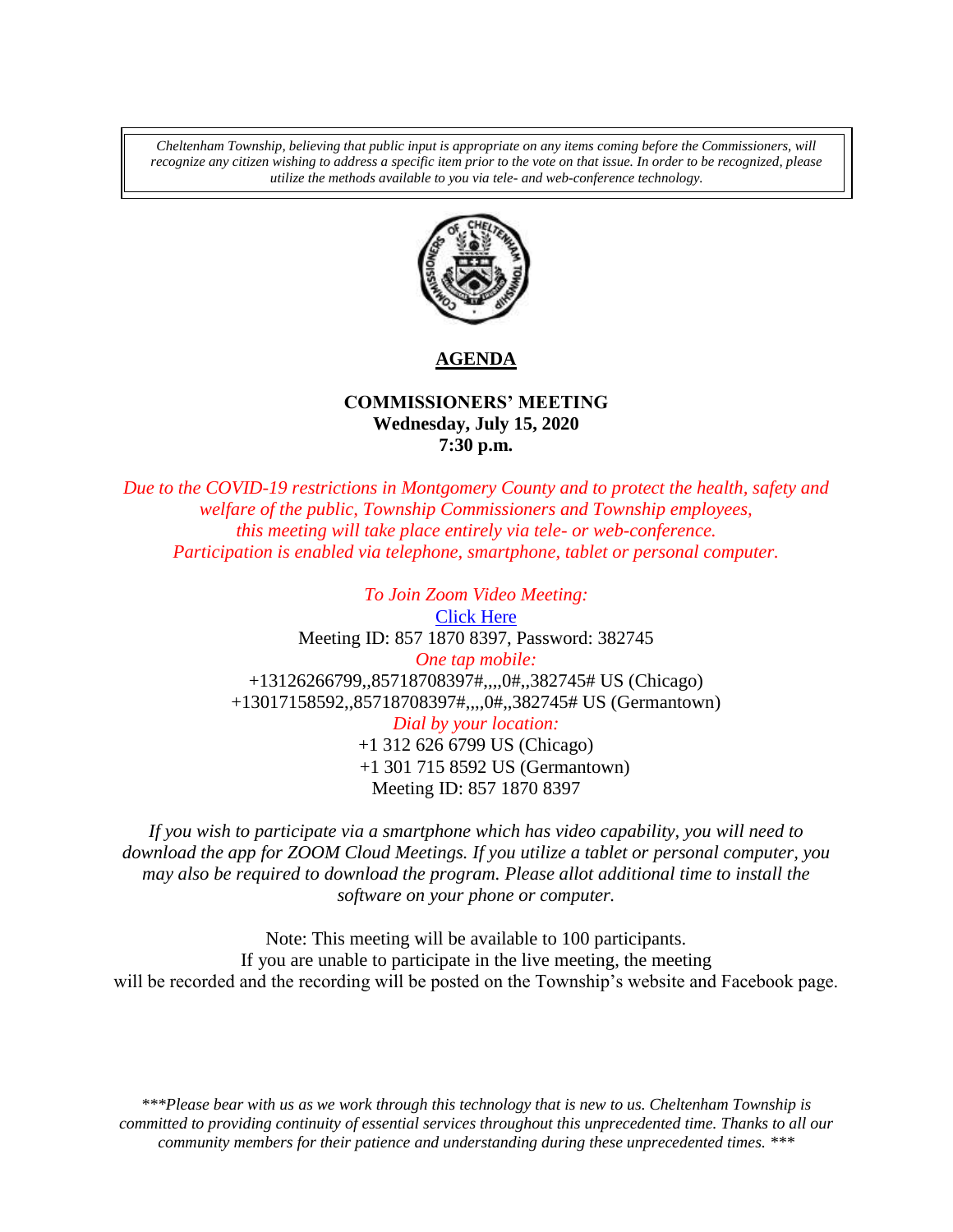*Cheltenham Township, believing that public input is appropriate on any items coming before the Commissioners, will recognize any citizen wishing to address a specific item prior to the vote on that issue. In order to be recognized, please raise your hand.*



# **AGENDA**

### **COMMISSIONERS' MEETING Wednesday, July 15, 2020 Curtis Hall 7:30 p.m.**

- 1. Pledge of Allegiance
- 2. Roll Call
- 3. Approval of the Board of Commissioners' Regular Meeting Minutes dated June 17, 2020.
- 4. Acceptance of the Executive Summary Financial Report of the Manager/Secretary for the month of June 2020.
- 5. Acceptance of the Accounts Paid Report for the month of June 2020.
- 6. Consider approval of the recommendations of the Public Works Committee and acceptance of its Regular Meeting Minutes dated July 1, 2020.
- 7. Consider approval of the recommendations of the Building and Zoning Committee and acceptance of its Regular Meeting Minutes dated July 1, 2020.
- 8. Consider approval of the recommendations of the Public Safety Committee and acceptance of its Regular Meeting Minutes dated July 8, 2020.
	- a. Authorize staff to draft an Ordinance amending Chapter 194, Fireworks, of the Cheltenham Township Code to expand restrictions and penalties for the use of Consumer Fireworks in Cheltenham Township.
	- b. Authorization to present a Resolution to the Washington Family honoring the life of the late Jack Washington, Sr. at a future in person meeting of the Board of Commissioners.
	- c. Authorization to present Community Service Awards recognizing the people and businesses that made donations to the Township, Emergency Management and Police Department during the COVID-19 pandemic and the civil unrest at a future in person meeting of the Board of Commissioners.
- 9. Consider approval of the recommendations of the Public Affairs Committee and acceptance of its Regular Meeting Minutes dated July 8, 2020.
	- a. Adoption of a *Resolution* authorizing Township Staff to submit a grant application under the Pennsylvania Department of Community and Economic Development's Greenways, Trails and Recreation Program and committing to provide a 15% match for the preparation of design specifications for the construction of a new shell at Conklin Pool and Glenside Pool (see attached).
- 10. Consider approval of the recommendations of the Finance Committee and acceptance of its Regular Meeting Minutes dated July 8, 2020.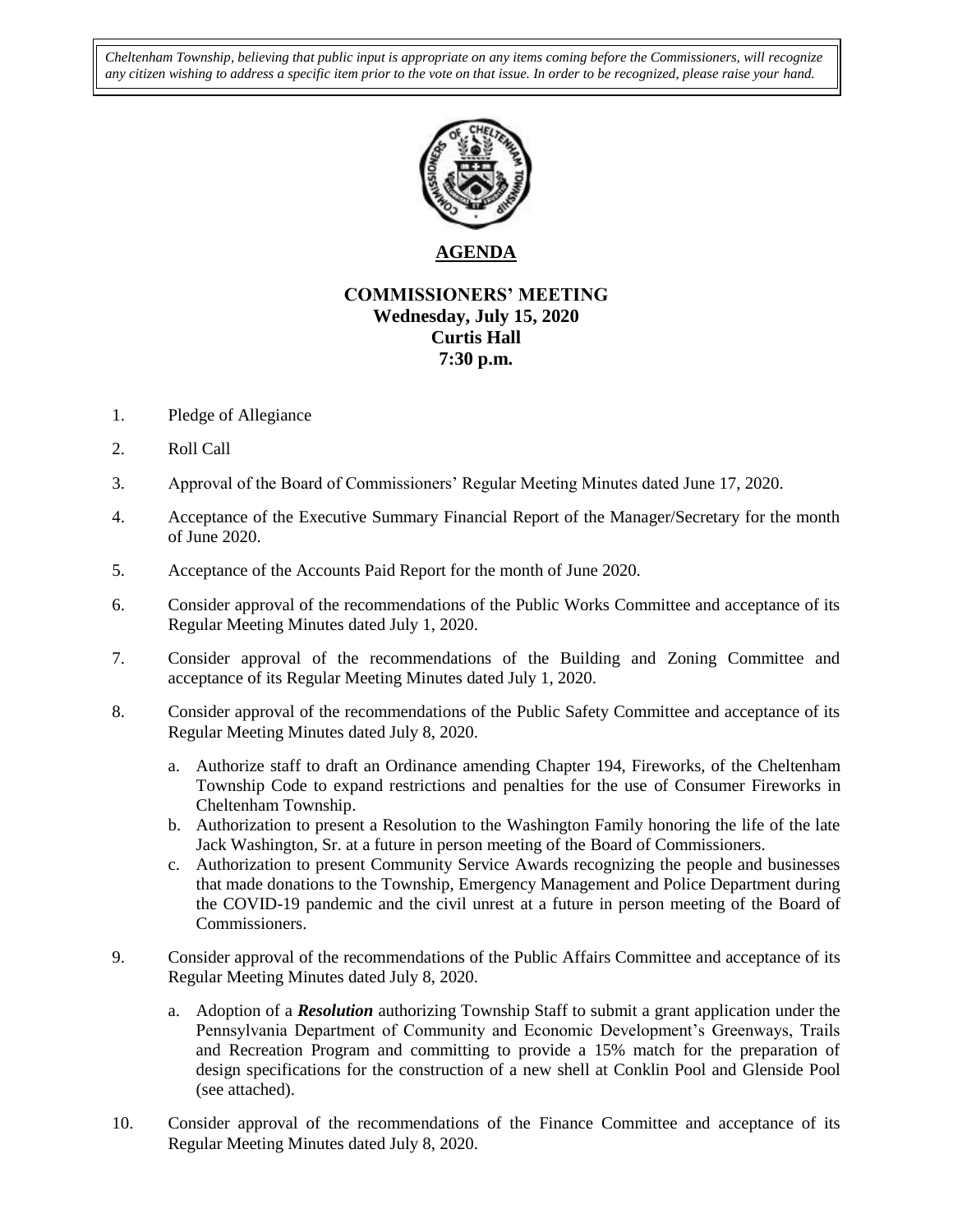- a. Adoption of a *Resolution* amending the 2020 Budget reduce or eliminate one or more appropriations from the 2020 budget where it appears probable that the revenue available will be insufficient to meet the amounts appropriated due to the COVID-19 emergency.
- b. Authorize advertisement of an Ordinance calling for a Voter Referendum to amend the Cheltenham Township Home Rule Charter to permit the Township's Earned Income Tax rate levied by the Township to be raised to 1% at a special meeting of the Board of Commissioners on July 29, 2020.
- c. Approval of an Engagement Agreement with Director of Fiscal Affairs Bruce Rangnow.
- d. Authorize changing the Sinking Fund Committee Meeting on Wednesday, August 12, 2020 to a Finance Committee Meeting.
- 11. Old Business
- 12. New Business
- 13. Citizens' Forum
- 14. Adjournment

Tur fedoration

Terry Fedorchak Interim Township Manager

\* A copy of the full text of the proposed Ordinance(s) is available on the Township website: *www.CheltenhamTownship.org > Document Center > Ordinances and Resolutions > Ordinances Under Consideration.* Copies of adopted Resolutions and Ordinances may be found at: *www.CheltenhamTownship.org > Document Center > Ordinances and Resolutions.* The full text of the Cheltenham Township Codified Ordinances is available online: *<http://ecode360.com/CH1316?needHash=true>*.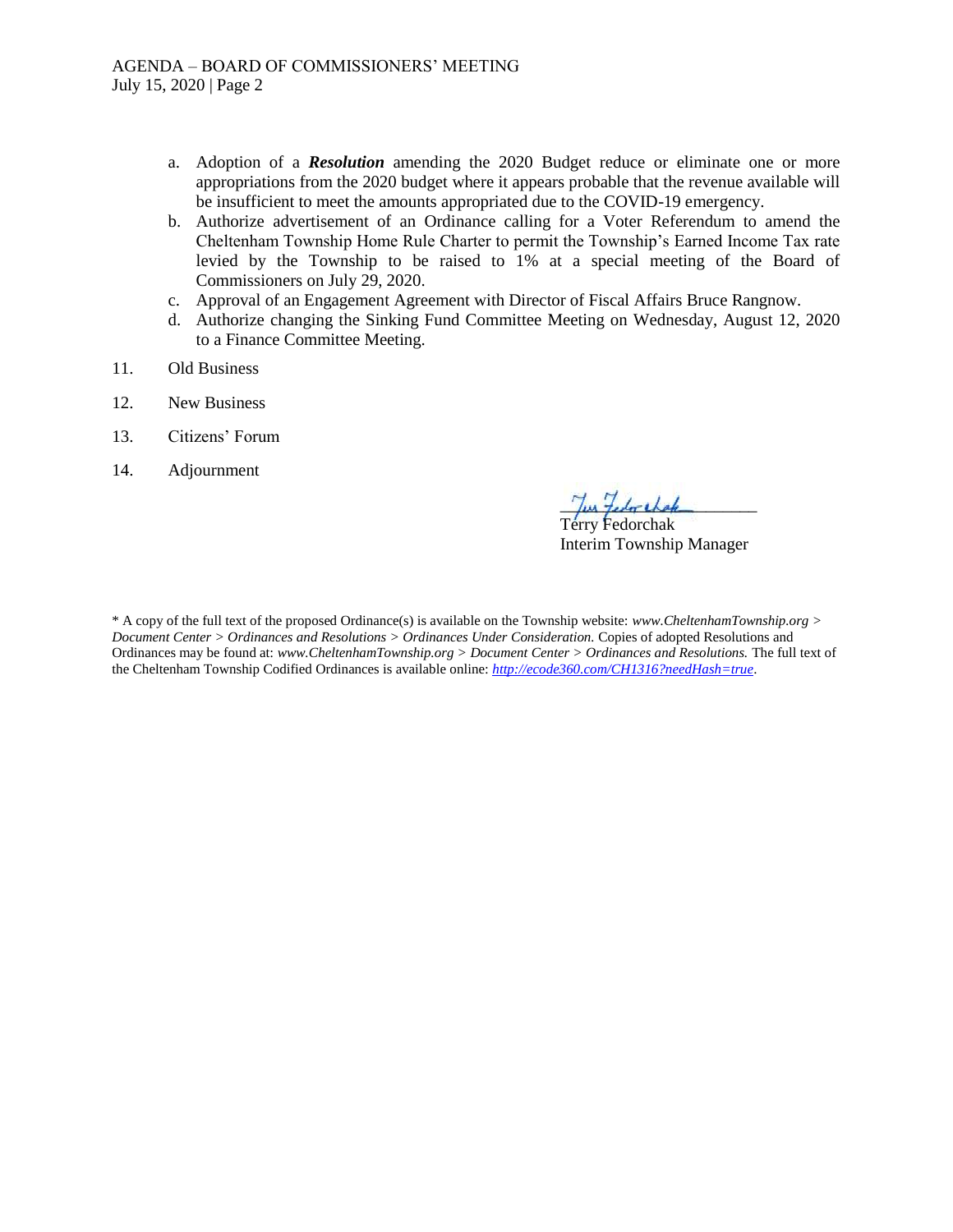#### **TOWNSHIP OF CHELTENHAM MONTGOMERY COUNTY, PENNSYLVANIA**

**RESOLUTION NO.** -20

**A RESOLUTION OF THE BOARD OF COMMISSIONERS OF CHELTENHAM TOWNSHIP, MONTGOMERY COUNTY, PENNSYL-VANIA, AUTHORIZING TOWNSHIP ADMINISTRATION TO PURSUE A GRANT UNDER THE PENNSYLVANIA DEPARTMENT OF COMMUNITY AND ECONOMIC DEVELOPMENT'S GREENWAYS, TRAILS AND RECREATION PROGRAM TO DEVELOP DESIGN AND TECHNICAL SPECIFICATIONS FOR A NEW POOL SHELL FOR CONKLIN POOL AND GLENSIDE POOL**

**WHEREAS,** the Township of Cheltenham, Montgomery County, desires to apply for funding from the Pennsylvania Department of Community and Economic Development (DCED)'s Greenways, Trails and Recreation Program to hire a professional consultant to develop design and bid specifications for a new pool shell at Conklin Pool and Glenside Pool; and

**WHEREAS,** Cheltenham Township has determined through several studies of both Conklin Pool and Glenside Pool that its pools are nearing the end of their useful lives and significant repairs and/or replacement will be required to keep them in operation; and

**WHEREAS,** Cheltenham Township has determined that it pools are an invaluable part of Cheltenham's summer recreation program; and

**WHEREAS,** Cheltenham Township has determined that installing a new shell within a shell at both pools is the most financially-feasible method of prolonging the useful life of its pools; and

**WHEREAS,** utilizing a professional consultant to develop design and bid specifications identify any and all required permits for installing a new pool shell within the existing pool shell will help the Township identify the costs and prepare for the improvement of Conklin Pool and Glenside Pool.

**WHEREAS,** Cheltenham Township agrees to contribute a minimum of 15 percent of the total project cost, estimated at \$13,500, toward this project.

**NOW THEREFORE BE IT RESOLVED** that the Board of Commissioners of Cheltenham Township, Montgomery County, Pennsylvania, hereby authorizes the Interim Township Manager and his/or successor(s) to submit a grant application under the Pennsylvania DCED Greenways, Trails and Recreation Program in the amount of \$76,500 from the Commonwealth Finance Authority to develop design and bid specifications and identify and all required permits for a new pool shell at Conklin Pool and Glenside Pool.

**BE IT FURTHER RESOLVED**, that the Board of Commissioners of Cheltenham Township, Montgomery County does hereby designate the President of the Board of Commissioners and the [Interim] Township Manager/Secretary as the officials to execute all documents and agreements between Cheltenham Township and the Commonwealth Financing Authority to facilitate and assist in obtaining and administering the requested grant.